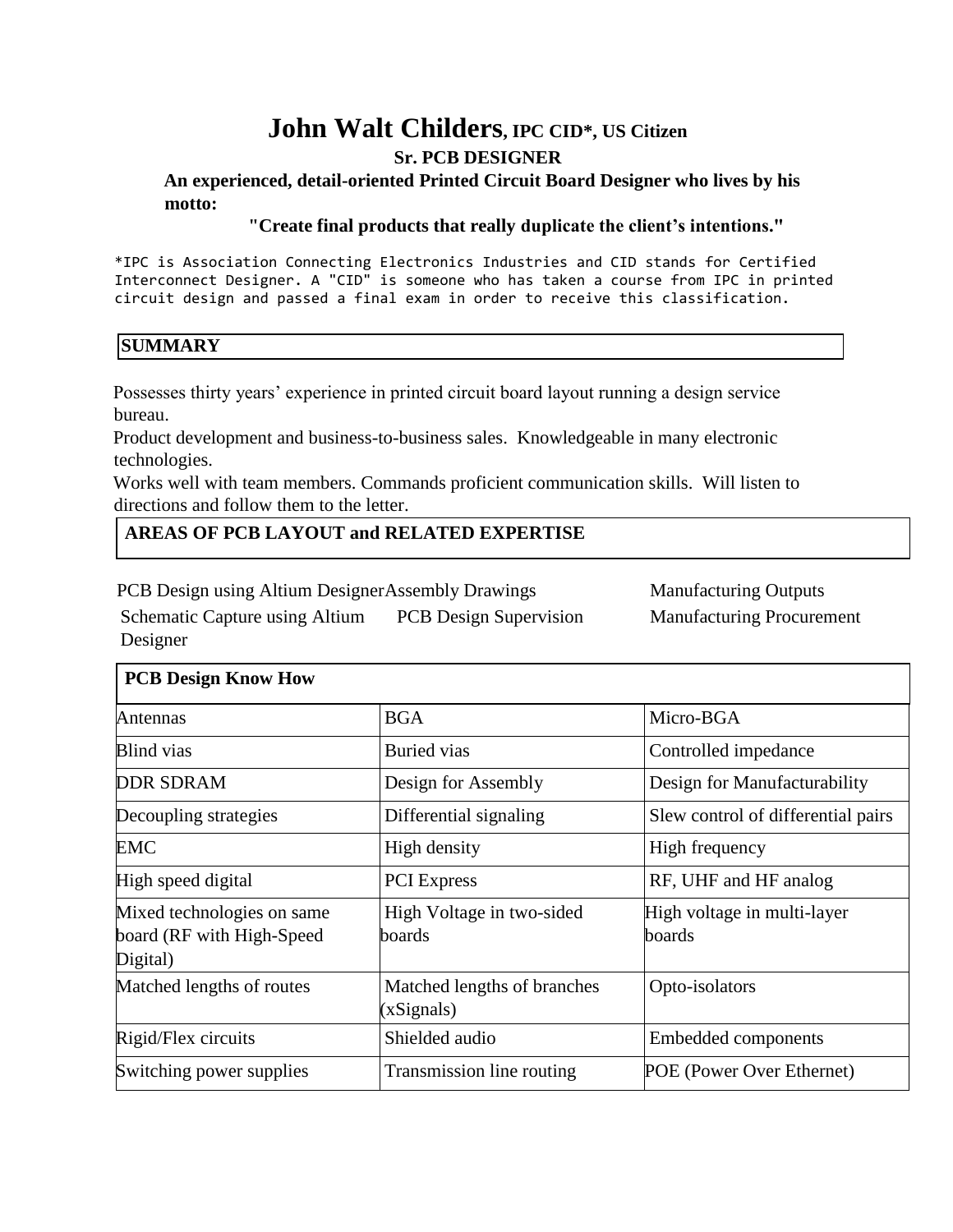# **PROFESSIONAL EXPERIENCE with SELECT CUSTOMERS**

 All of this work was done with Altium Designer as an independent contractor. The following represent a sampling of PCB design contracts with about one third of the customers over the past 12 years.

# **TRES (Transponder and Reader Engineered Systems). Jan 2018 – June 2021**

# **• RFID devices for Parking Gate Control and other applications**

4 boards, analog and mixed, 1 to 6 layers. In addition to PCB layout and schematic capture:

– Parametric modeling of logarithmic spiral antenna 1-layer board using Python scripting.

# **Molex, Inc. Mar 2021**

**• Test Board:** 12 layers. Layout technologies used:

– BGA breakout, controlled differential impedance, asymmetric stripline, routing to avoid crosscoupling.

# **Cottonwood Creek Technology, Inc. Jan 2020 – Jan 2021 and Sep 2011 – Oct 2017**

**• Telephone with touchscreen and micro-cameras:** A durable system for monitoring prison inmates' external calls and Internet usage.

10 boards mixed analog and digital, 4-6 layers, AC/DC, switching regulators (switching frequencies 250-1500 kHz), digital 100 MHz ARM and 500 MHz USB. Layout technologies used:

- Switching power supplies,
- 2200-volt maximum high voltage clearance rules dividing a board into two sections
- 1 mm-pitch BGA
- differential pairs routing
- 3D vertical and horizontal clearance rules using accurate 3D bodies and simulating the enclosure and adjacent boards in 3D.
- 2200-volt maximum high voltage clearance rules dividing a board into two sections,
- 1 mm-pitch BGA

–

– POE (Power Over Ethernet)

# **Welkin Sciences. Jan 2021– Mar 2021 and Oct 2019 – Jan 2020 • Adapter Boards**

4 boards, one analog, one mixed and two digital, 4 layers. Layout technologies used: Differential signaling, matched lengths, duplicating circuit layouts.

# **LDG Electronics. Jun 2017 – Jan 2020**

# **• Automatic Antenna Tuners for Amateur Radio**

- 5 boards, mostly analog, 2-layers. In addition to PCB layout and schematic capture:
	- 3D modeling of case and all components, using Altium Designer's real-time clearance checking in three dimensions.

#### **SCRAM Systems. Feb 2019 – Sep 2019**

**• Remote Breath portable alcohol monitor.**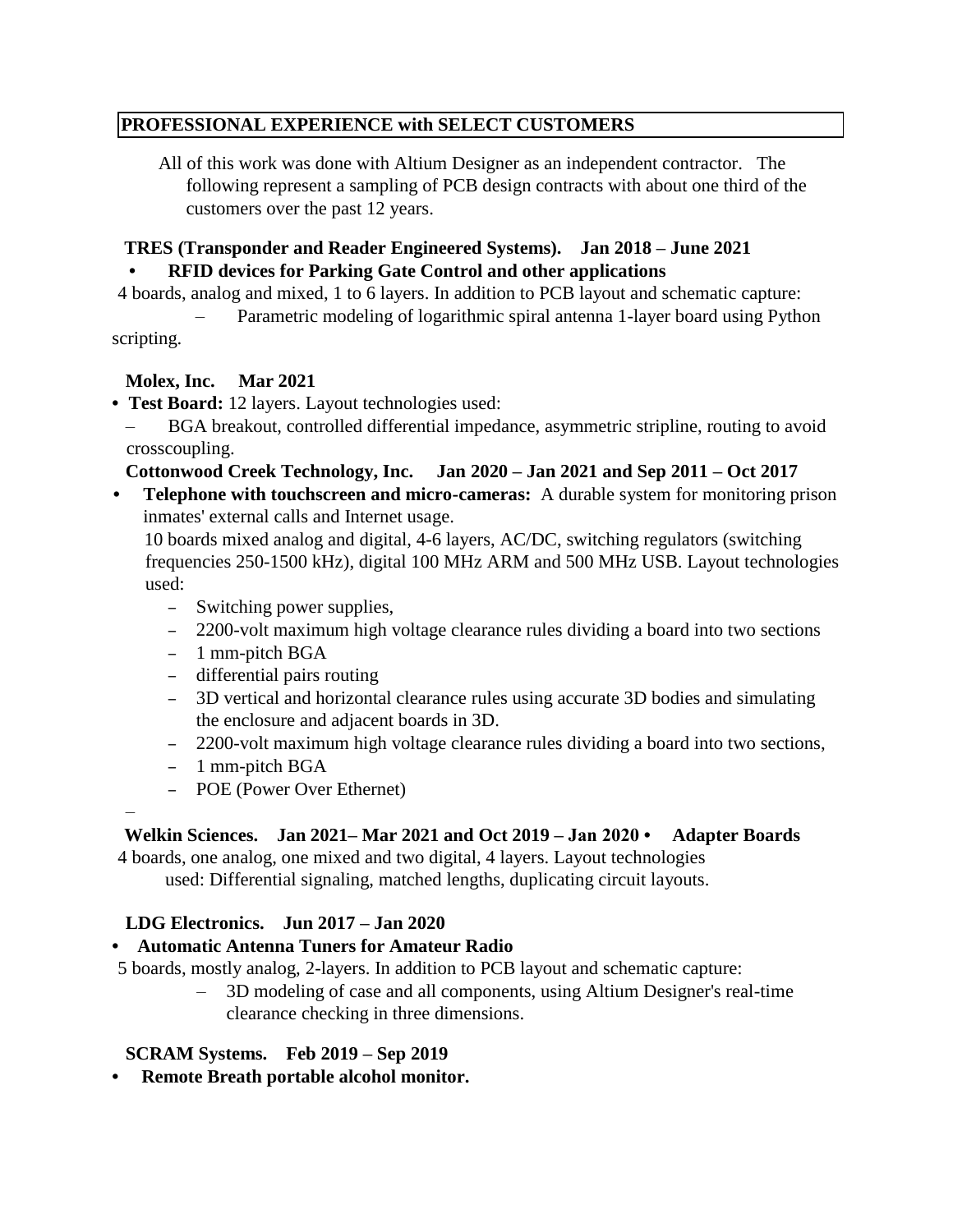1 board, HDI, mixed analog and digital, 12-layers. In addition to PCB layout and schematic capture:

- Complex 3D modeling of attached assemblies (camera, LCD, pump and fuel cell) using Altium Designer's real-time clearance checking in three dimensions.
- DDR3 memory routing, on-board SDRAM
- GSM (Global System for Mobile [tele]communications) multi-variant modules from 2G to 4G in one unit. Makes use of Altium Variants.

# **Lockstate. Sep 2014 – Oct 2017 • IoT Exterior Door Locks**

Combination locks for condos reprogrammable via the Internet. 16 boards, mixed analog and digital, 4-6 layers. – Controlled depth laser drilling on one board to allow breakout of micro-BGA (0.5 mm ball pitch).

# **Honeybee Robotics. Dec 2016 – Jun 2017**

**• Motor Controller Flight Board for space craft robotics** 1 board with mixed analog and digital, 8 layers.

# **Aerojet Rocketdyne. Mar - May 2014 and Nov 2014 to Aug 2015**

- **• Space Craft Flight Boards, Drive Controls for Ion Propulsion Thruster Technologies.** 6 boards with analog and a couple with high-voltage, up to 10 layers:
	- 4000 Volt in multiple layers maximum creepage rules for one of these boards and 500 Volt for another.
	- 3D vertical and horizontal clearance rules using accurate 3D bodies and simulating the enclosure and adjacent boards in 3D.

# **RT Logic subsidiary of Integral Systems Sep 2002 to Feb 2010**

- **• International Space Station telemetry:** "Crypto" board for telemetry data from space station. In service since 2003 with no hardware failures.
- **•** Video data processing.
- **•** Signal conversion projects, including legacy systems data converted to modern system. Layout technologies used (if not already mentioned above):
	- Skew control added to control of differential impedance over groups of low-voltage differential signals (LVDS) which involved matched-length design rules with daisychained routes extended over multiple components in series.
- **• RF Analog signal processing and conditioning project.**
- **• Space Shuttle to ground-facility telemetry communications interface.**

# **Tel Instruments Electronics Mar 2014 to December 2018**

**• Radio testing equipment.**

- 14 boards RF analog and mixed analog and digital, 2-12 layers:
	- RF frequencies to 12 GHz

# **Design Group Circuit Design / Piranha PCB Design** July 2009 to Oct 2012

**• Laser-based alignment system for use in outer space.** Mixed analog and digital, 8 layers. Layout technologies used (if not already mentioned above):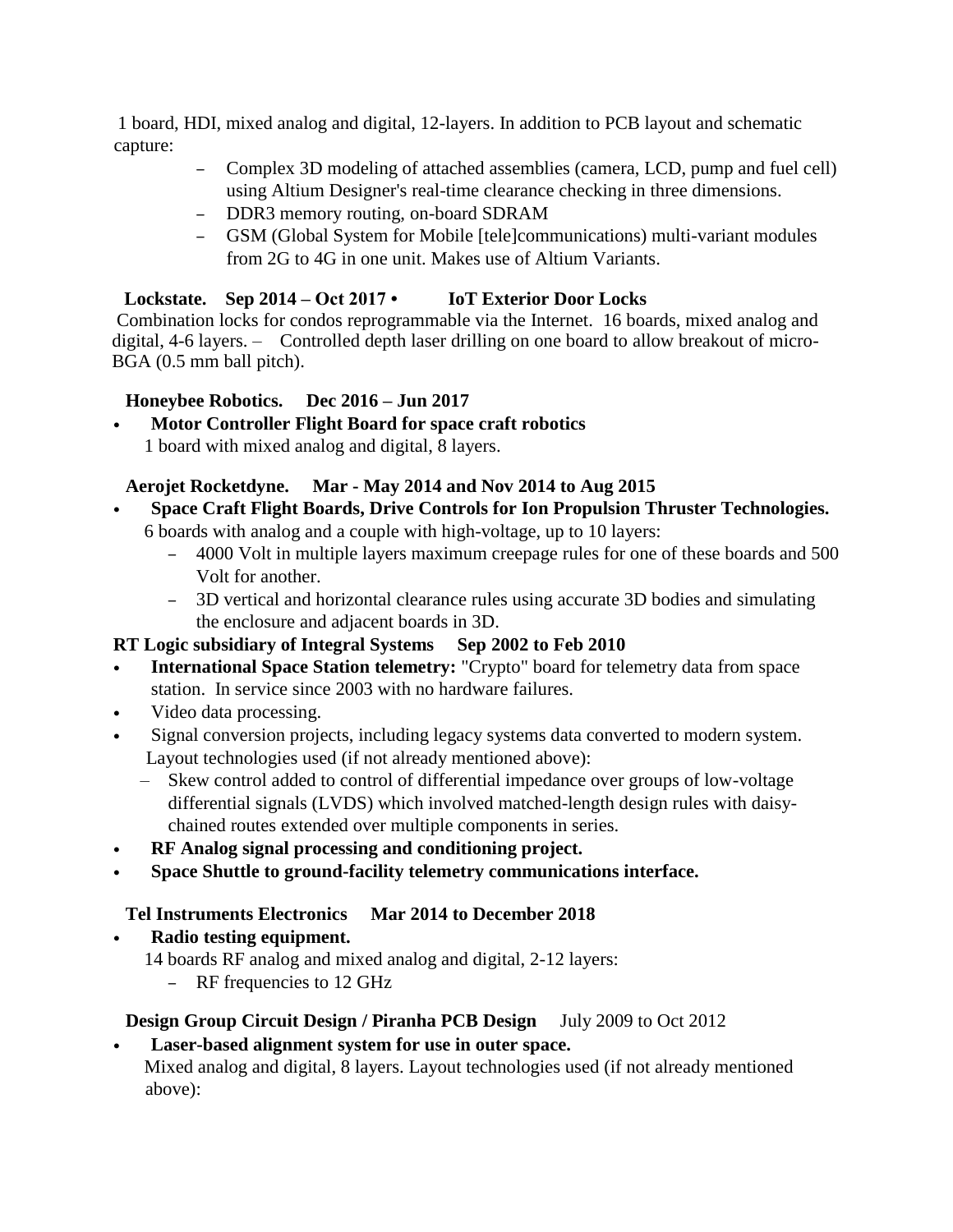- Op amp layouts minimizing input net trace lengths,
- Copper designed into TO-3 op-amp footprints to match areas of contact with steel brackets, thus preventing traces from being routed under metal.

# **• Biochemical diagnosis system for BiOptix Diagnostics, Inc.**

Mixed analog and digital, 4 layers, 5 switching regulators (switching frequencies 500-1250

kHz), digital with 18mHz clock. Layout technologies used (if not already mentioned above):

– Careful control by trace widths of temperature rise and voltage drop on power supply distribution.

# **• Vascular surgery simulation system for Medical Simulation Corporation.**

5 boards. mixed analog and digital, 2-4 layers. (Examples of a portion of this layout are available online by request.) Layout technologies used (if not already mentioned above):

- Double-track routing between connector pins.
- Placement of sensor for interaction with external moving object.

# **• High-output LED and related boards for TerraLUX Inc.**

Mixed analog and digital, 4 layers, 5 switching regulators (switching frequencies 500-1250 kHz), digital with 18mHz clock.Layout technologies used (if not already mentioned above):

- Maximizing copper for high current and heat dissipation.
- Conversion of Gerber files to Altium Designer. PcbDoc files.

# **Colorado Power Electronics May 2012 to July 2012**

**• Flight-ready switching power supplies for NASA**: Boost Converter (64 amps/800 volts multilayer) and Buck Converter (64 amps/300 volts multilayer) Mixed analog and digital, 4-6 layer.

# **Boulder Systems Design Oct 2011 to Jan 2012**

**• Martian Atmosphere Acoustic Anemometer** to operate in low-density atmosphere of Mars for possible future exploration of that planet. Two boards, mixed analog and digital, both 6 layers.

# **Nexergy (née AVT ElectriTek) Jan 2005 to Feb 2008**

**•** Over 30 board designs - **Smart** Battery Chargers and related boards for a dozen organizations including GE, Layer 3 Communications, Sanmina, Sun StorageTek and US military.

Layout technologies used (if not already mentioned above):

- AC current and transformers
- Various custom batteries

# **Welkin Sciences, LLC June 2007 to Oct 2007**

**•** Strategic electronic warfare application: Simulating robust continuity of radio communication during nuclear blast electromagnetic interference.

# **CAREER ACHIEVEMENTS**

• Started a business with a \$5,000 investment and made it successful.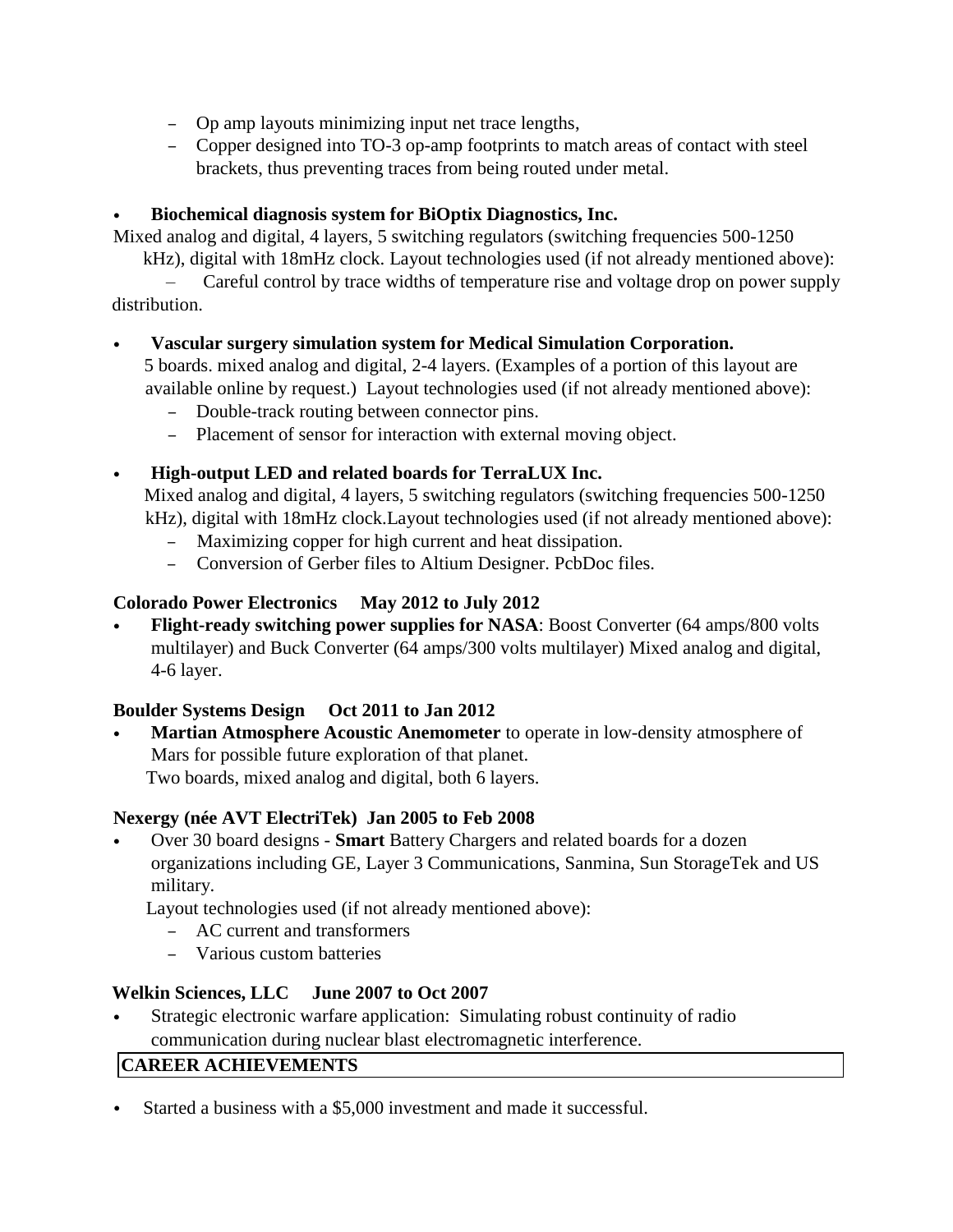- Built Internet marketing techniques into web site design and maintenance that generates a continuous flow of prospects. • Obtained new business prospects and clients continually while providing existing clients with excellent service.
- Developed electronic products: Negotiated contracts; managed electrical engineers and contract manufacturing vendors.
- Developed new, more reliable methods in printed circuit design and am re-writing a book (not yet publised) to be used for instructing others.
- Developed and simplified printed circuit design procedures, eliminating errors while speeding turnaround.

#### **PROFESSIONAL PROFILE**

- Oversaw strategic planning, marketing, sales, production, quality control and customer service for a business.
- Helped develop electronic products from concept through electrical and mechanical engineering, CAD design and manufacturing, finding ways to streamline the process from the viewpoint of PCB design.

# **EDUCATION**

**CID—Certified Interconnect Designer**, IPC (Association Connecting Electronics Industries) March 12, 2016

**DFX—Design for Excellence** IPC Professional Development Courses (January 27-30, 2019) Bachelor of Science, Engineering, Colorado School of Mines

Have studied in many fields including sales, investing, Internet marketing, PCB design and electronics manufacturing.

#### **WILLING TO TRAVEL—REFERENCES AVAILABLE UPON REQUEST**

**WORK HISTORY** Owner Golden Gate Graphics 1990— Present Independent Designer Golden Circuits 1987-1989

# **BUSINESS SOFTWARE EXPERTISE**

Microsoft Office – Word, Excel

Libre Office and OpenOffice.org - Calc and Writer

Quickbooks Pro

Adobe - Acrobat and InDesign

# **PCB DESIGN SOFTWARE EXPERTISE**